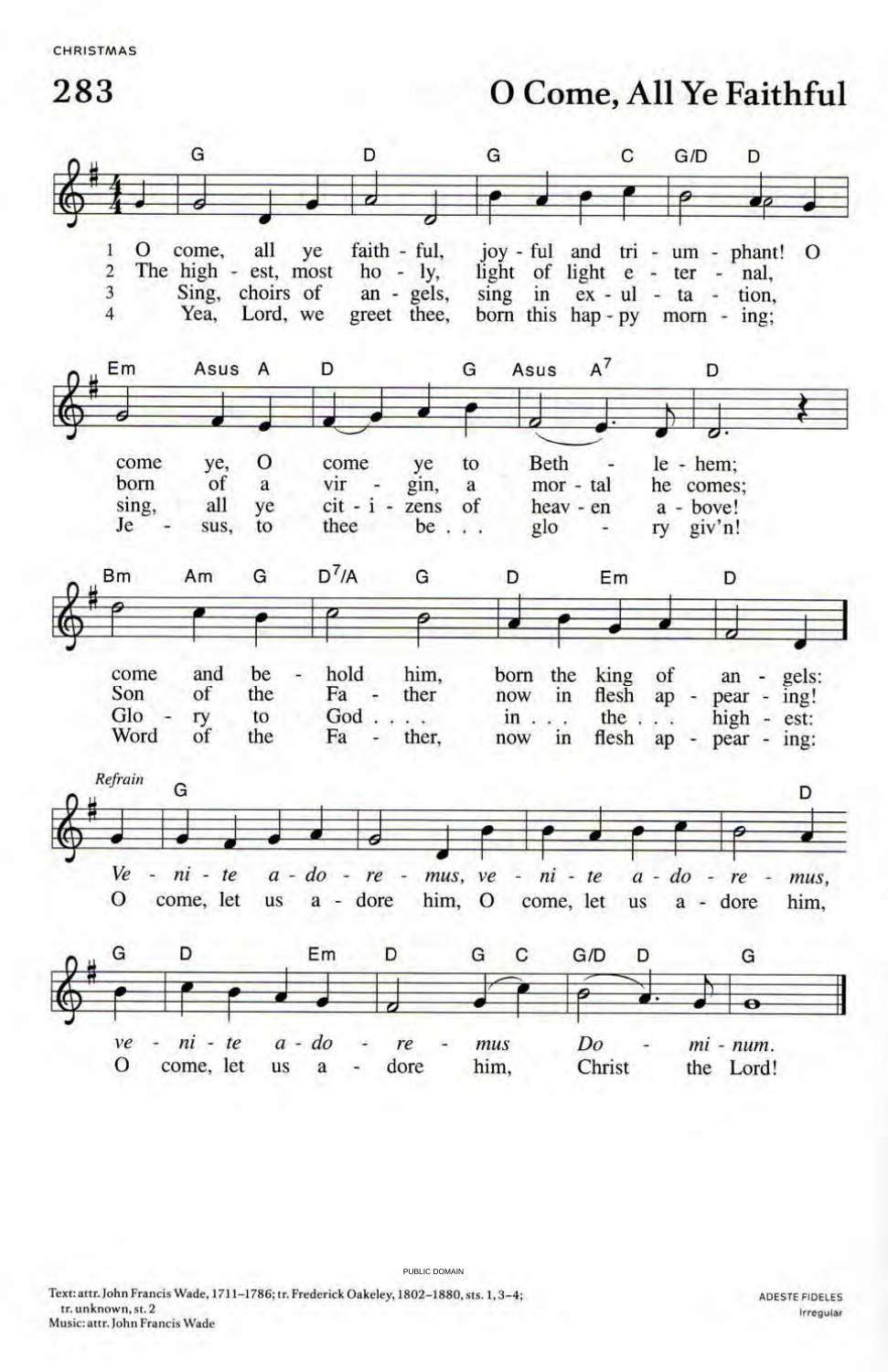

PUBLIC DOMAIN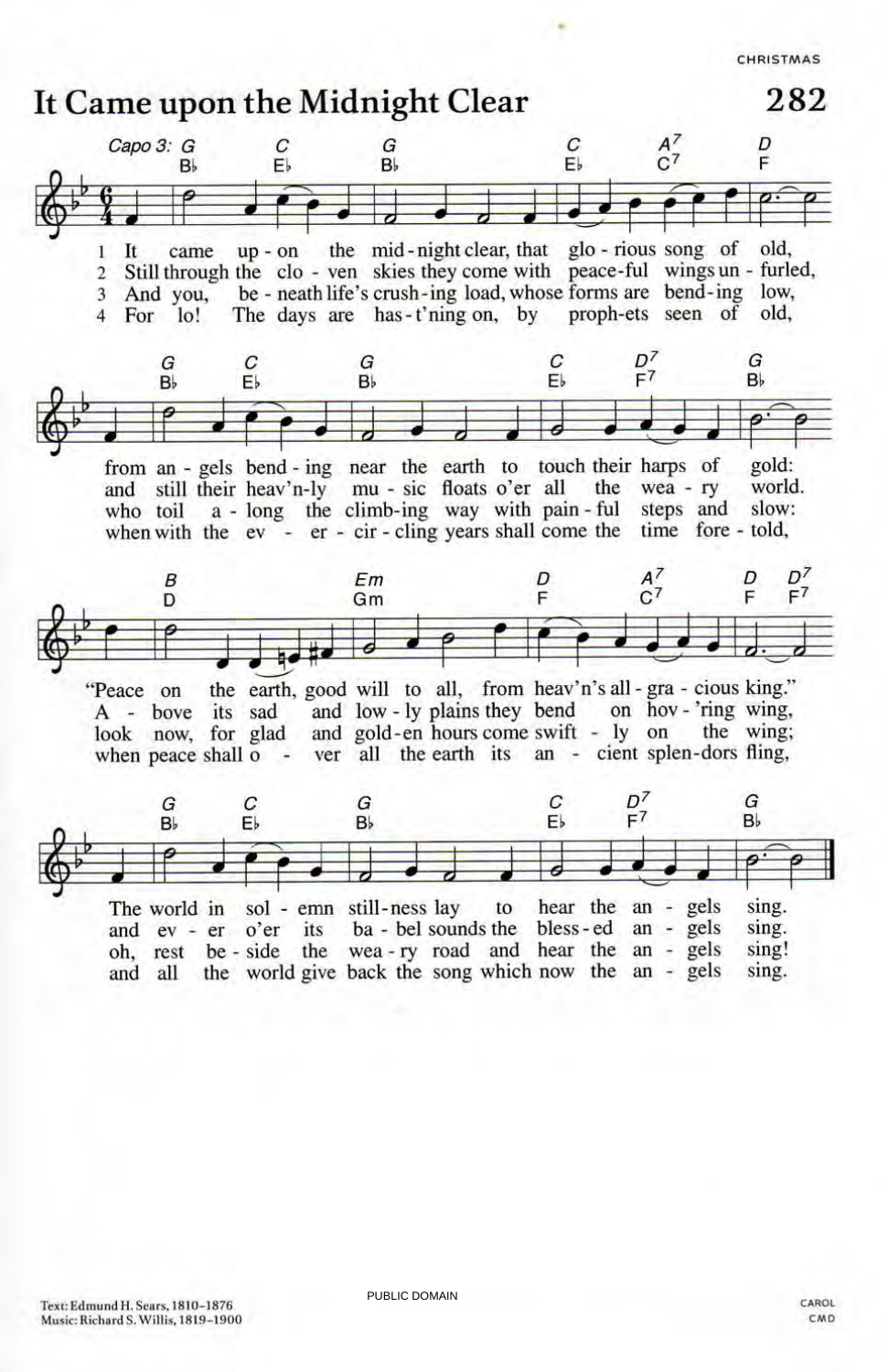## Away in a Manger





Text: North American, 19th cent. Music: James R. Murray, 1841-1905

PUBLIC DOMAIN 11 11 11 11

AWAY IN A MANGER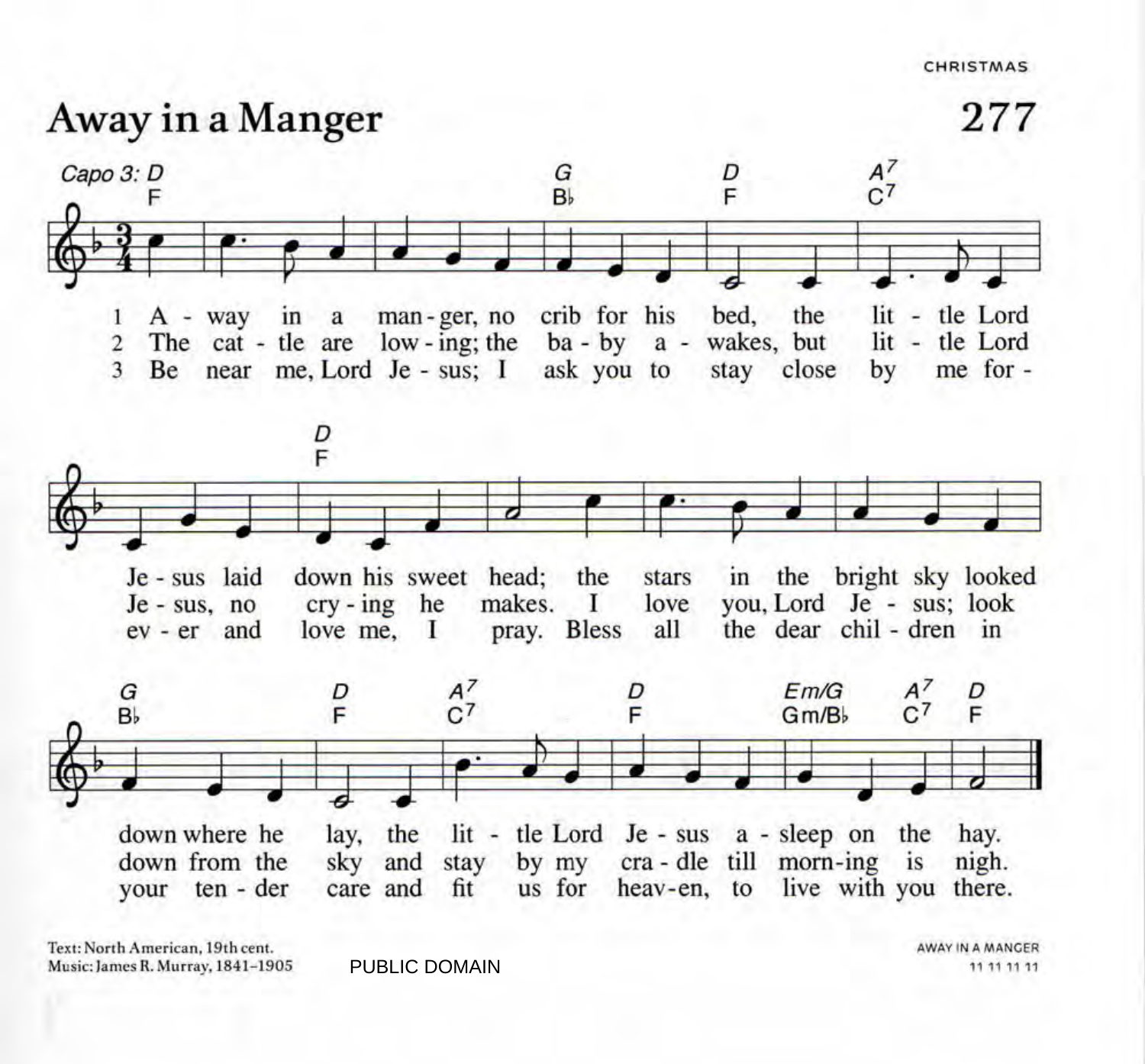

PUBLIC DOMAIN

Text: Charles Wesley, 1707-1788, alt. Music: Felix Mendelssohn, 1809-1847; arr. William H. Cummings, 1831-1915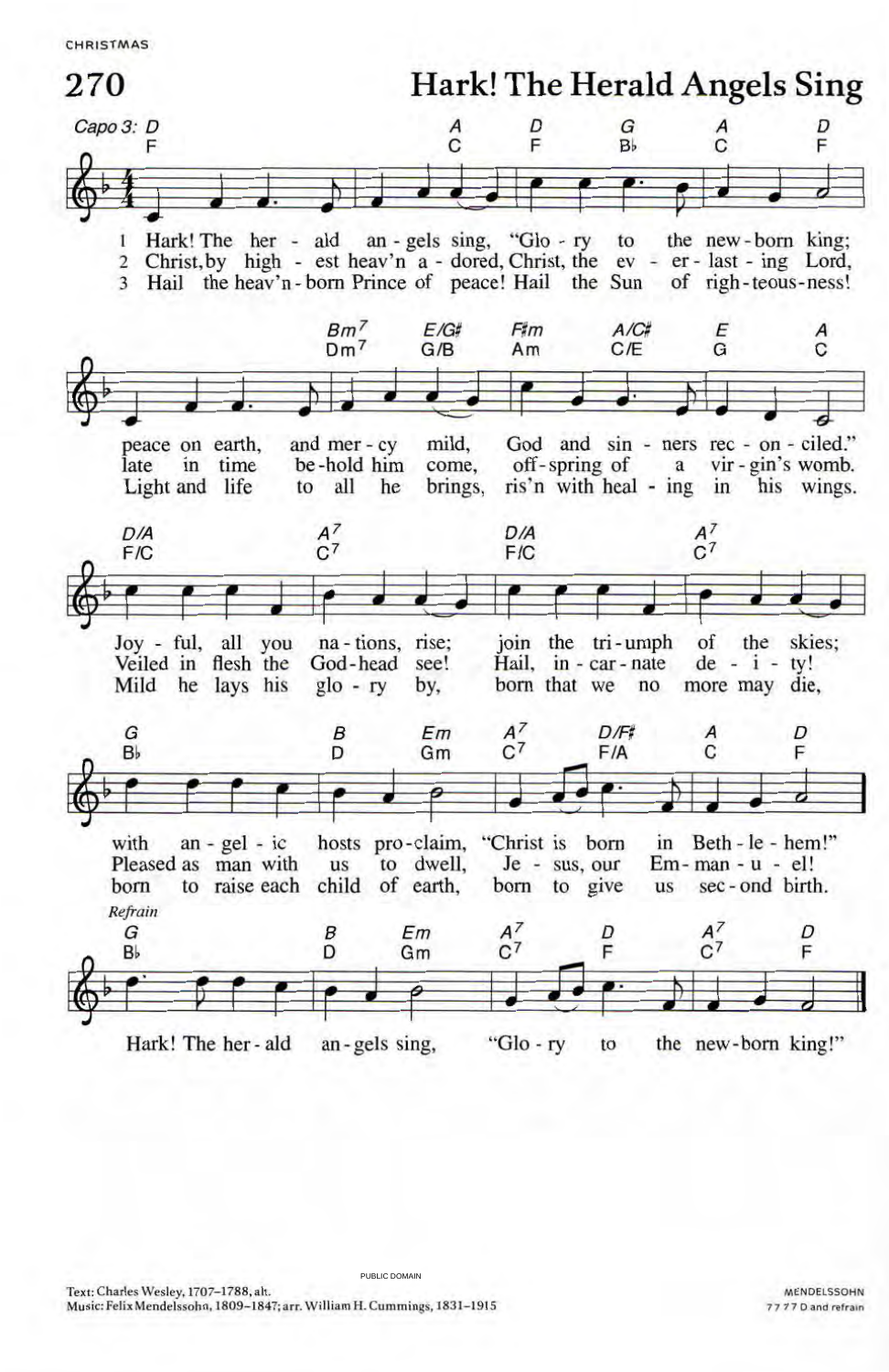

PUBLIC DOMAIN